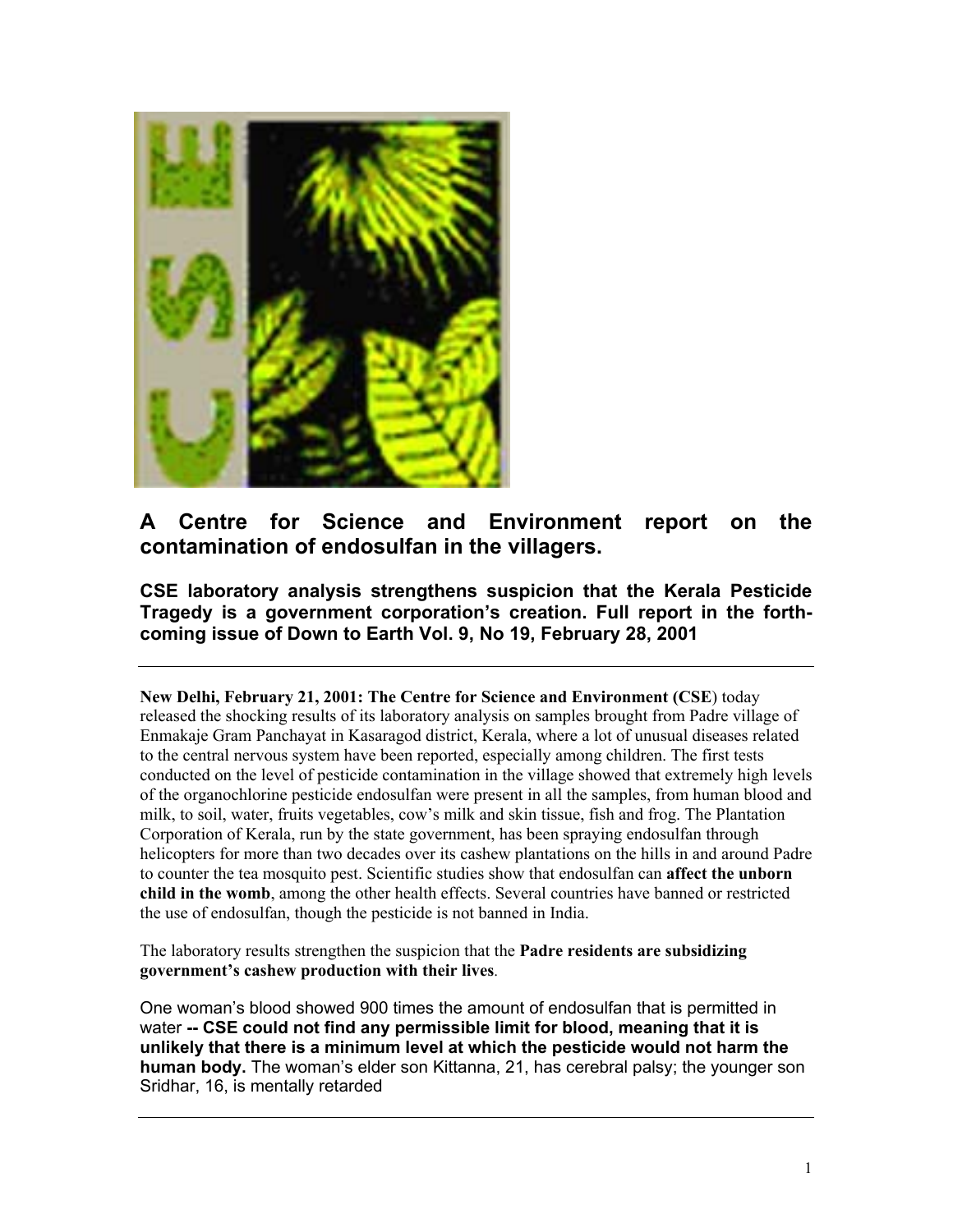The Plantation Corporation of Kerala has allegedly become a silent killer in North

Kerala. The aerial spraying of endosulfan, a deadly organochlorine pesticide, and

other toxic chemicals in their plantations has seriously damaged the health of

children, women and men.

## **THE CENTRE FOR SCIENCE AND ENVIRONMENT**

The Centre for Science and Environment, a non-governmental organisation based in New Delhi, has recently set up a laboratory to monitor pollution. Its main aim is to undertake scientific studies to generate public awareness about food contaminated by pesticides and heavy metals. It provides scientific services at affordable prices to communities that do cannot obtain scientific evidence against polluters. This can be crucial at times, say, in a court case that a community might be fighting against a polluter in its area. Given the state of scientific research in India -- most of it is restricted to national defence and food security - this is an effort to use science to achieve ecological security. The laboratory will also provide paid services to become financially self-sufficient. The funds to set up the laboratory have come from Deutsche Gesellschaft fur Technische Zusammenaabeit (GTZ) and the European Union.

### **CASE BACKGROUND**

The international negotiation by UNEP to ban such Persistent Organic Pollutants (POPs) has already short listed 12 chemicals and endosulfan is expected to be the 13<sup>th</sup> name in the list. The irreversible damages to the environment and human health by the pesticides already used in the last 25 years are beyond any assessment. The damages by the persistent pesticides are long lasting and will create problems for the generations to come.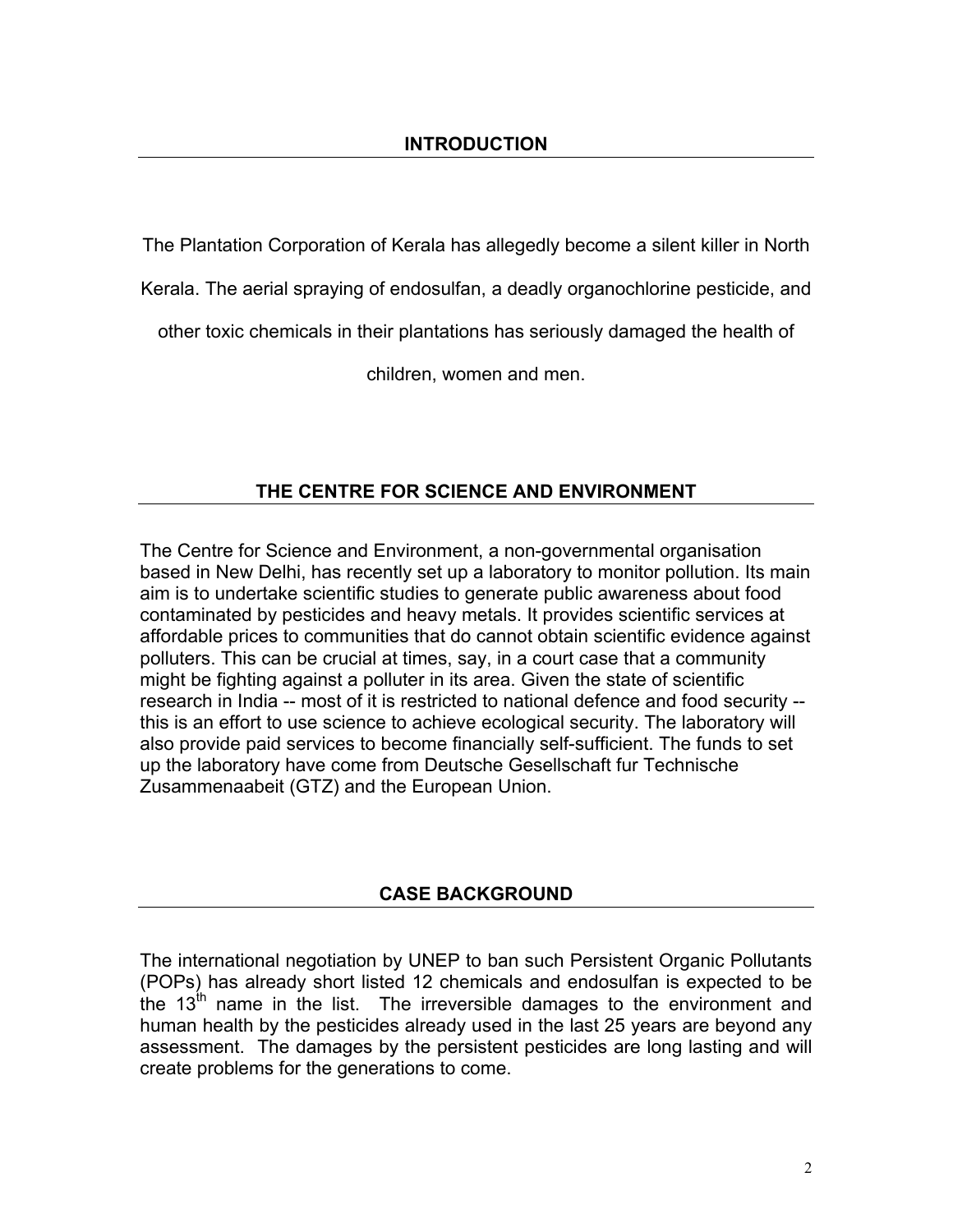Recently the people and few voluntary groups involved in conservation activities and environmental education living nearby one of the plantations, Periya Division, have come together and demanded a complete stoppage of aerial spraying and to start a cleaning programme for the area as soon as possible. The people living nearby one of the plantation, Periya division are affected by ailments like headache dizziness, skin lesions, sudden abortions, neurological disorders, epilepsy, cerebral palsy, cancer and physically and mentally handicapped children etc. The younger generation is losing their immunity and occurrence of fever and other diseases are very high .The cattle and dogs die within one week after spraying. Stream fishes and the whole water body and the soil are contaminated with chemicals. The area does not have a public water supply system and the people depend on wells that are contaminated. CSE offered to conduct laboratory tests on sample collected from the Padre village free of cost in their newly established Pollution Monitoring laboratory.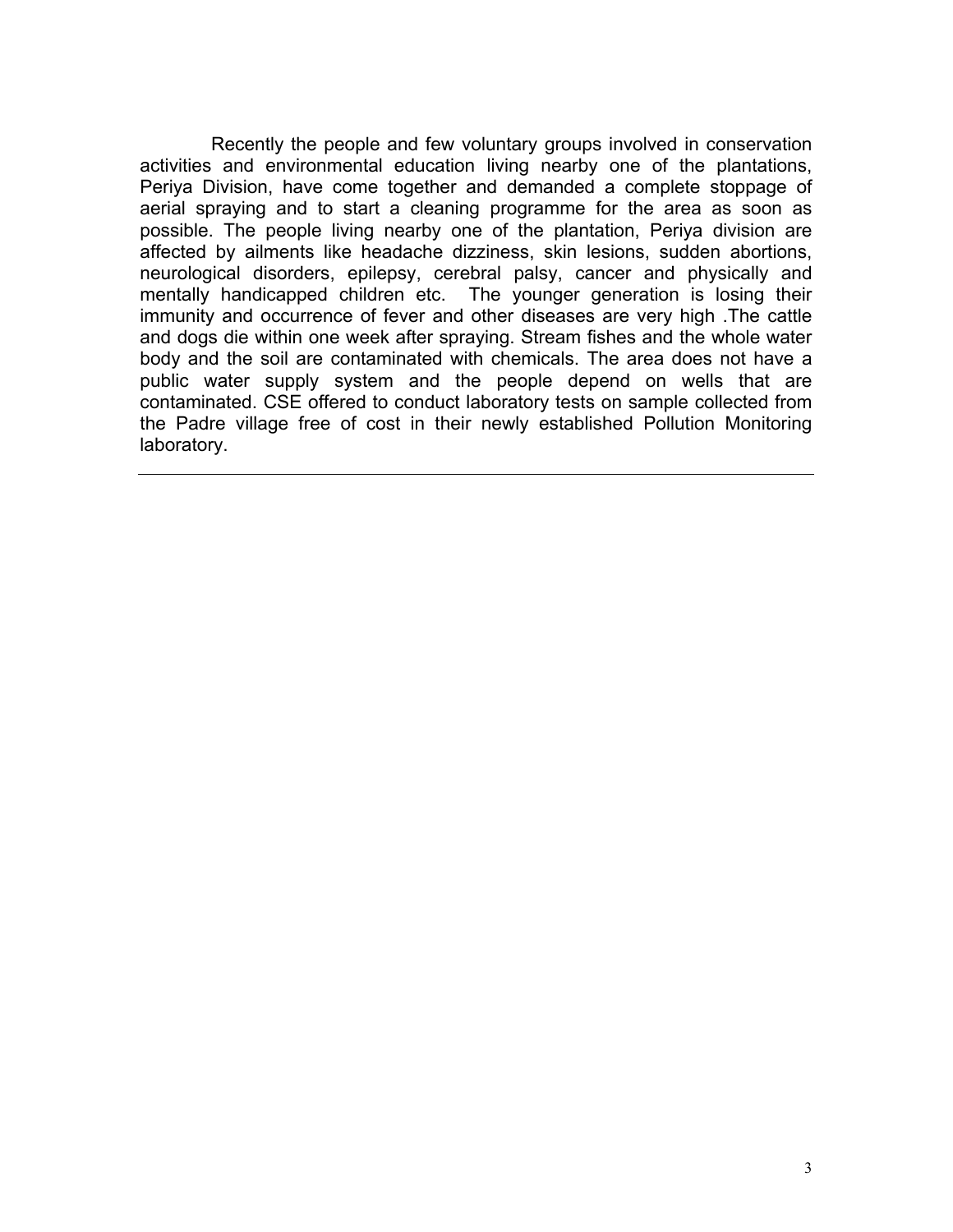**Sample collection:** A researcher from CSE went to Padre to organize the collection of samples. Technical guidance on collection and storage of samples came from **M K PRASAD**, coordinator of the Environment Centre of the Kerala Sashtra Sahitya Parishad in Kochchi, Kerala, and **V R RAGHUNANDANAN**, associate professor and veterinary toxicologist with the Integrated Rural Technology Centre, Palakkad. **SRIPATI KAJAMPADY**, a doctor who runs a nursing home in the neighbouring Perla village, helped in collecting samples.

## **Method used for sample collection:**

**Soil:** Representative Soil samples were collected from three sites

- From near the house of D Subba Moolya of Jeentadka area of Kumbdaje village, neighbouring Padre.
- Soil from a few metres inside the plantation near the house of Krishna Naik, resident of Kajampady area of Padre. Aerial spraying took place here on Dec 26, 2000
- From the heart of the plantation at the top of a hill in Periyal.

Each surface soil sample (0-10cm), comprised collection from a minimum of 12 cores drawn from an acre unit with the help of a U-shaped tube of 2.8 cm internal diameter. The cores be pooled and collected in double walled polyethylene bags, transported to the laboratory on the same day, stored in a deep freezer at -18°C until analysed. Three soil samples were collected similarly from the agricultural lands around the affected areas.

Before extraction, the samples were thawed to room temperature, thoroughly mixed and stoned and plant materials were removed. Two subsamples, each weighing 50g, were drawn from each sample, one of which was used for residue analysis and the other for determination of moisture content.

**Water:** Water samples were collected from three different sites

- From a small stream in Jeentadka area of Kumbdaje village, neighbouring Padre; aerial spraying took place here on Dec 26, 2000
- From a tank in the house of Krishna Naik, about 20 metres from the cashew plantations in Kajampady area of Padre. Aerial spraying took place here on Dec 26, 2000
- From a channel that brings water from the Kodenkiri stream to the farms of S Narayan Bhat, resident of Padre.

Samples (1litre) were collected in clean plastic bottles. The bottles were tightly capped to prevent contamination of the sample. The samples were stored under refrigeration at  $2-4$ <sup>0</sup> C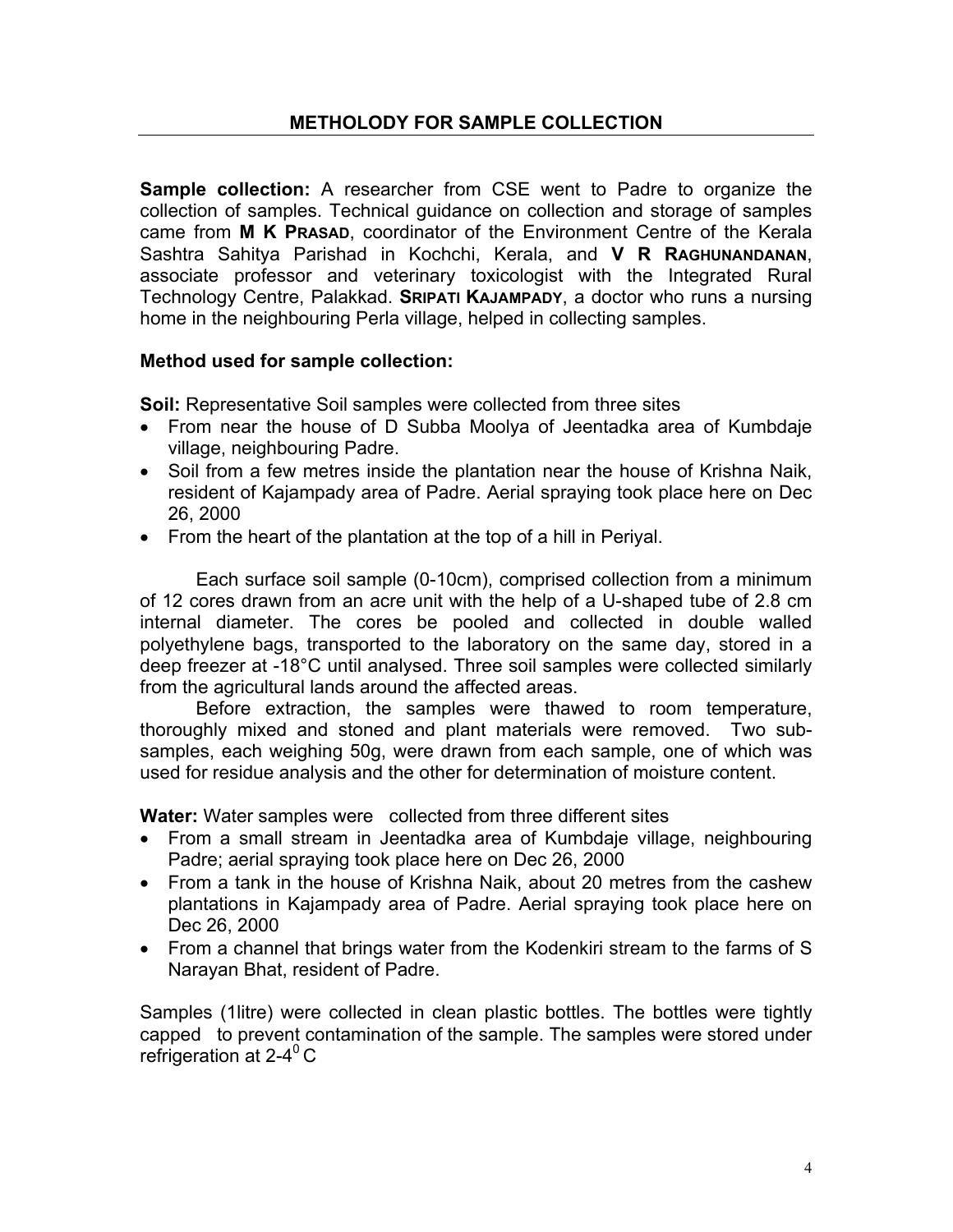**Bovine milk:** Samples of bovine milk were collected from a cow that grazes in the plantation around Krishna Naik's house in Kajampady area of Padre. Its twomonth-old calf died after epileptic fits on Dec 29, three days after aerial spraying took place in the area. Cow is still fed on fodder brought from in and around the cashew plantation of Inasa Chrastha's house in Jeentadka, Kumbdaje village, near Padre. Each sample (500 ml) of milk was refrigerated until analyzed.

 **Blood:** Bood samples were collected in glass vials of the following people

- Prabhawati Shastri, 46, of Kollenkana, Padre, adjacent to Kodenkiri stream. Has skin allergies and asthma
- Vishnu Prasad Kulkarni, 16, who has epilepsy and mental retardation
- Mohana Kumar, doctor, living in Kumbdaje village and practicing medicine in and around Padre. Has chronic throat infections now
- Kittanna Shetty, 21, lives right next to the Kodenkiri stream in Padre. Has cerebral palsy. Brother Sridhar, 16, suffers from mental retardation
- Muthakka Shetty, 50, mother of Kittanna Shetty.
- Lalitha, 35, of Jeentadka, Kumbdaje village, near Padre. Has a one-year-old child. Both parents died of neurological problems two years ago. Sister Girija died of cancer four years ago. First sister-in-law died of an unknown cause. Second sister-in-law had a miscarriage two months ago.

Caps of these vials were air tight. Blood samples were stored at 2-4  $^{\circ}$  C until analysed.

**Butter:** One butter samples, churned from the milk of a 4-year-old cow that grazes in and around the cashew plantations adjacent to Saletadka Area of Vaninagar, Padre, about 30 metres from the plantation. Aerial spraying took place here on Dec 26, 2000 This was transported immediately as such or in icecooled thermos bottle to the laboratory.

**Coconut oil:** Samples of coconut oil were collected from produce of coconut trees about 50 metres from the plantations near the house of Vishnu Bhat in Saletadka Area of Vaninagar, Padre; aerial spraying took place here on Dec 26, 2000

**Vegetables:** Samples of vegetables, each weighing approximately 500g were collected

- *Basale*, a leafy vegetable eaten like spinach, from the house of Krishna Naik of Kajampady
- From just inside the plantation near the house of Krishna Naik in Kajampady area of Padre; aerial spraying took place here on Dec 26, 2000
- Pepper bunch from tree close to the house of Krishna Naik in Kajampady area of Padre. About 20 metres from the plantation; aerial spraying took place here on Dec 26, 2000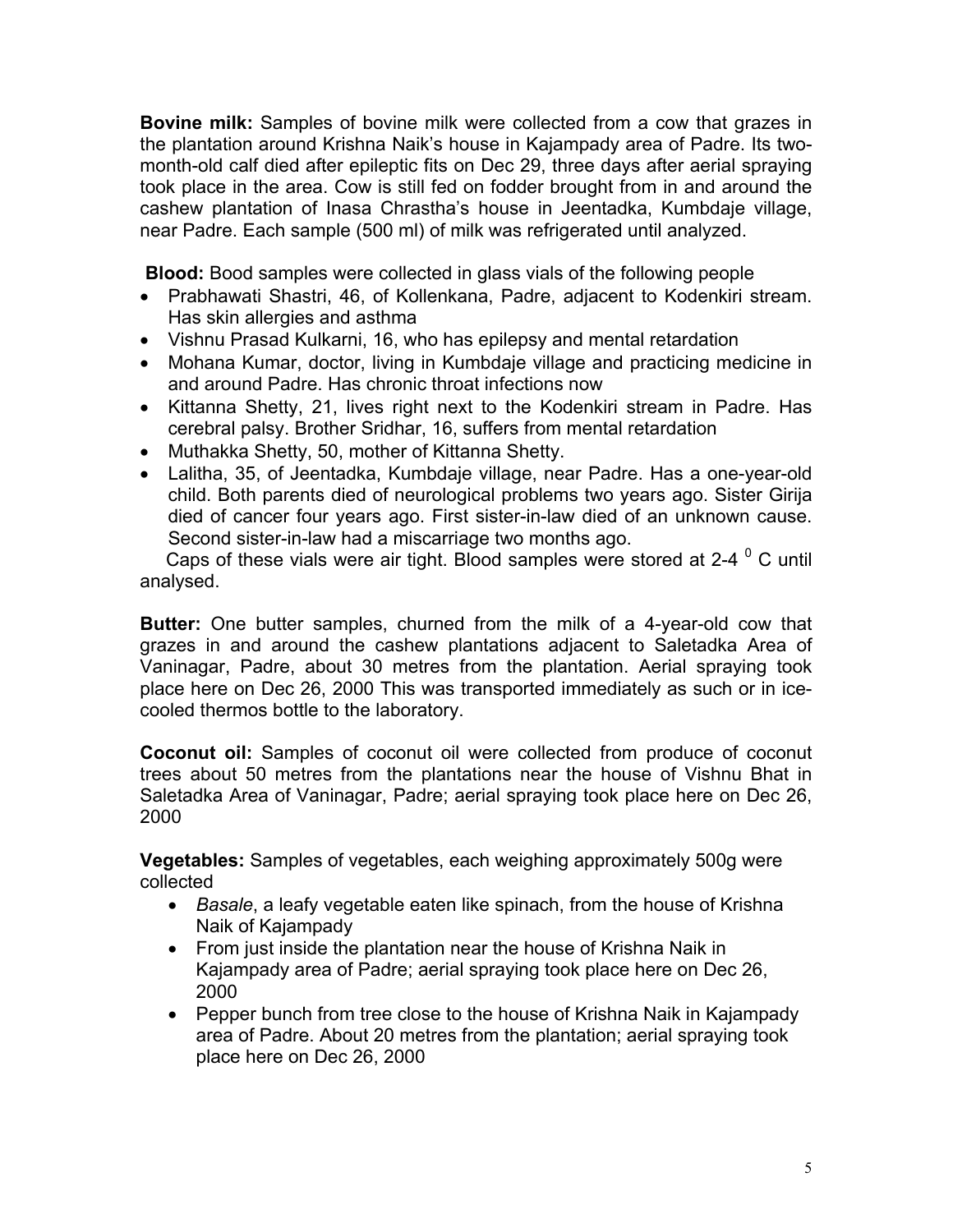The samples were wrapped in polyethylene bags and immediately taken to the laboratory for analysis. The samples were chopped to small pieces and thoroughly mixed. From the well-mixed samples, two sub-samples of 50 g each were after quartering. These sub-samples were analyzed separately for organochlorine and organophosphorus pesticide residues.

 **Fish:** Two fish samples each weighing 50 g were collected from a tank in the house of Krishna Naik, about 20 metres from the cashew plantations in Kajampady area of Padre. Aerial spraying took place here on Dec 26, 2000 The samples were packed in polyethylene bags and immediately to the laboratory. After removing the inedible portion like head, scales, etc., the sample was homogenised in a Waring blender. Sub-sample weighing 50 g was taken from the homogenised sample for analysis.

**Human milk:** Human milk samples were obtained from a nursing mother, Lalitha, 35, of Jeentadka, Kumbdaje village, near Padre. She has a one-year-old child. Both parents died of neurological problems two years ago. Sister Girija died of cancer four years ago. First sister-in-law died of an unknown cause. Second sister-in-law had a miscarriage two months ago. Approximately 20 ml of milk was collected with hands Milk was stored at -20  $\mathrm{^0\overline{C}}$  in a stoppered glass conical flask, until analyzed. Information on age, weight, number of births, interval between delivery and sampling and food habits were obtained.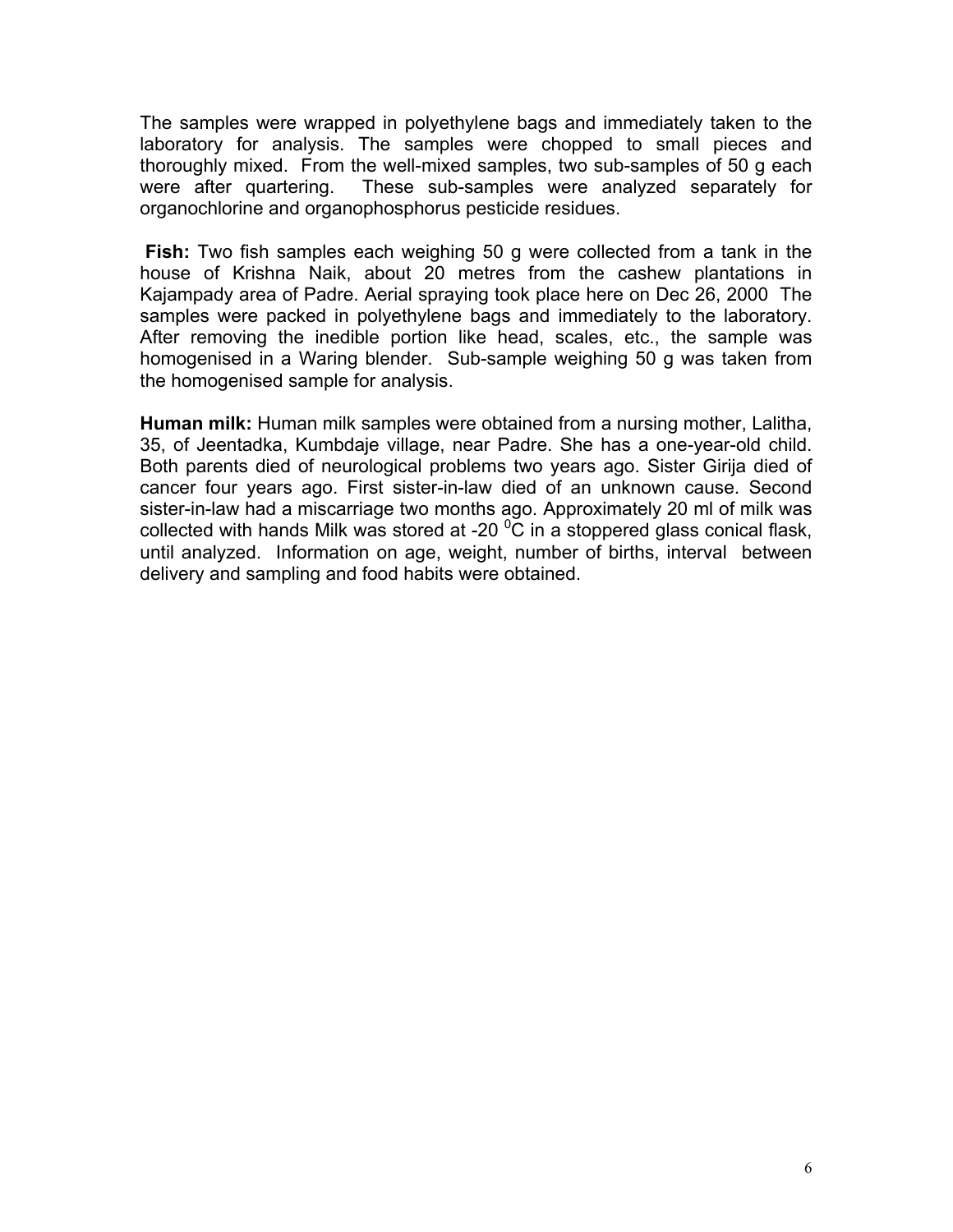## **EXTRACTION**

**Soil:** The samples were extracted for residues of commonly used pesticides following the extraction and cleanup procedure of Drager (1969) with suitable modifications. A sub-sample (50 g. wet weight of soil) was extracted twice by dipping in a 100 ml of methanol-water solvent mixture (2:1, v/v) for a day with occasional shaking. After filtration, the extract was partitioned with 100 and 50 ml portions of n-hexane. The aqueous layer was then partitioned with 50 ml dichloromethane. The combined organic phase of n-hexane and dichloromethane was concentrated to about 5 ml. The concentrated extract normally did not require any further cleanup. However, certain samples which needed further cleanup, were chromatographed on natural alumina using nhexane and n-hexane-acetone (4:1, v/v) as eluants.

**Water:** Water samples were shaken well and filtered . After filtration, the extract was partitioned with 100 and 50 ml portions of n-hexane(twice) The aqueous layer was then discarded. The combined organic phase of n-hexane was concentrated to about 5 ml. The concentrated extract normally did not required any further cleanup. However, certain samples which needed further cleanup, were chromatographed on natural alumina using n-hexane and n-hexaneacetone (4:1, v/v) as \*\*eluants\*\*.

**Bovine milk:** Extraction and cleanup of the milk samples selected during 1979 and 1980 were accomplished by suitable combination of the extraction method of de Faubert Maunder et al, (1964) and cleanup technique of Veirov and Aharonson (1978). A subsample of milk (20 ml) was homogenized with 40 ml of acetone-hexane (1:1, v/v) mixture. The homogenate was allowed to stand till a clear separation into two layers occurred. After the removal of the upper organic phase, the lower aqueous \*\*base\*\* was re-extracted twice with n-hexane (40 ml). The combined organic phase was evaporated till almost free of the solvent. The residue was dissolved in 40 ml of petroleum ether (B.P. 60-80  $^{\circ}$  C) and was cleaned up by drop-wise addition of 40 ml of concentrated sulphuric acid (sp. gravity 1.84) in a specially designed apparatus . The petroleum ether fraction was washed with distilled water till natural to litmus and concentrated to a suitable volume.

**Butter fat:** The method described by de Faubert Maunder et al. (1964) with slight modifications was used to extract and isolate DDT residues from butter samples collected during 1977. Butter was warmed at about 50  $\mathrm{^0C}$  to separate the fat which was decanted through dry filter paper. A 5 g sample of the clarified fat was dissolved in 10 ml of hexane and transferred quantitatively to a 125 ml separatory funnel additional small portions of hexane. The hexane extract was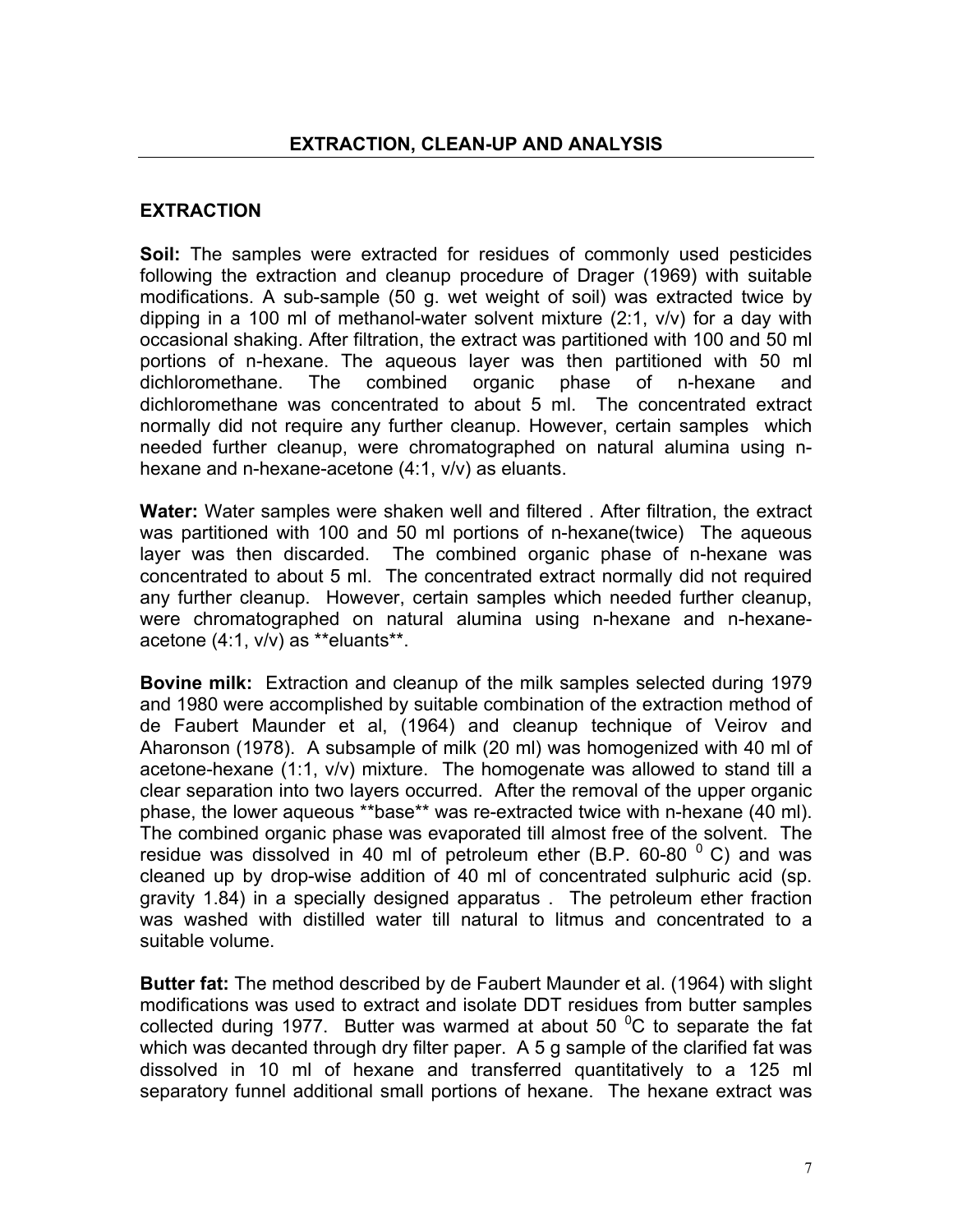partitioned three times into dimethyl formamide (hexanesaturated), using 10 ml of solvent each time. The dimethyl formamide after back washing with 10 ml of hexane (dimethyl formamide-saturated) was diluted with 250 ml of water and 50 ml of sodium chloride-saturated aqueous solution, and was extracted twice with 100 ml of hexane. The combined n-hexane extract was concentrated to about 5- 10 ml and was then cleanup on silicagel column as described under cereals.

**Vegetables:**: The procedure of Mills et al. (1963) with slight modification was followed for extraction of organochlorine insecticide residues. Sub-sample (50 g) was blended with 100 ml of acetonitrile for 2-3 minutes in the Waring blender. The macerate was filtered through a suction filter using mild vacuum. The filtercake was blended again with 100 and 50 ml of acetonitrile and filtered. The blending jar and the filter were rinsed with additional 50 ml of acetonitrile. The filtrates and the washings were combined, diluted with volumes of water and 30 ml of sodium chloride saturated aqueous solution and then partitioned thrice using 100, 50 and 50 ml of petroleum ether (BP 60-80 $^{\circ}$  C). The petroleum ether fraction after concentration to a small volume was further cleanup by column chromatography using silica gel as an adsorbent (Joia et al. 1987). The elutes were concentrated to small volume for analysis.

**Fish:** The procedure of Mills et al, (1963) with slight modification was followed for extraction of pesticide residue from fish. Sub-sample (50 G) was homogenised with 100 ml acetonitrile and 25 ml of distilled water in a Waring blender for 3 minutes at high speed. The homogenate was filtered and the residual material was re-extracted with 100 ml of methyl cyanide and 15 ml of distilled water. The filtrates were combined and the aliquot equivalent to 10 g of the sample was transferred to a 1 litre separatory funnel. To it, distilled water (250 ml) , n-hexane (100 ml) and brine solution (50 ml) were added. The contents were shaken for few minutes and allowed to stand till there was complete separation of two layers. The upper organic layer was removed and the lower aqueous layer was re-extracted with 50 ml n-hexane. Both the n-hexane fractions were combined, washed with distilled water and then dried over anhydrous sodium sulphate. The n-hexane fraction was concentrated at about 20 ml and was taken in a 125 ml separatory funnel. To it, conc. Sulphuric acid (sp. Gr. 1.84) was added dropwise till the n-hexane layer become clear. The spent sulphuric acid layer was discarded and the upper n-hexane layer was washed with distilled water till neutral to litmus. This was then evaporated to a suitable volume.

**Biopsy animal fat:** Samples weighing approximately 3-5 g were admixtures with about 20 g anhydrous sodium sulphate and were extracted thrice with n-hexane after through maceration. The n-hexane extract was partitioned three times with an equal volume of acetonitrile containing 10 per cent water. The combined aqueous acetonitrile phase, after dilution with 3 volumes of water and 10 ml of brine solution was partitioned twice using 100 and 50 ml of petroleum ether (BP 40-60 C). The combined petroleum ether phase was concentrated to about 5-10 ml and chromatographed on activated silica gel as described under cereals.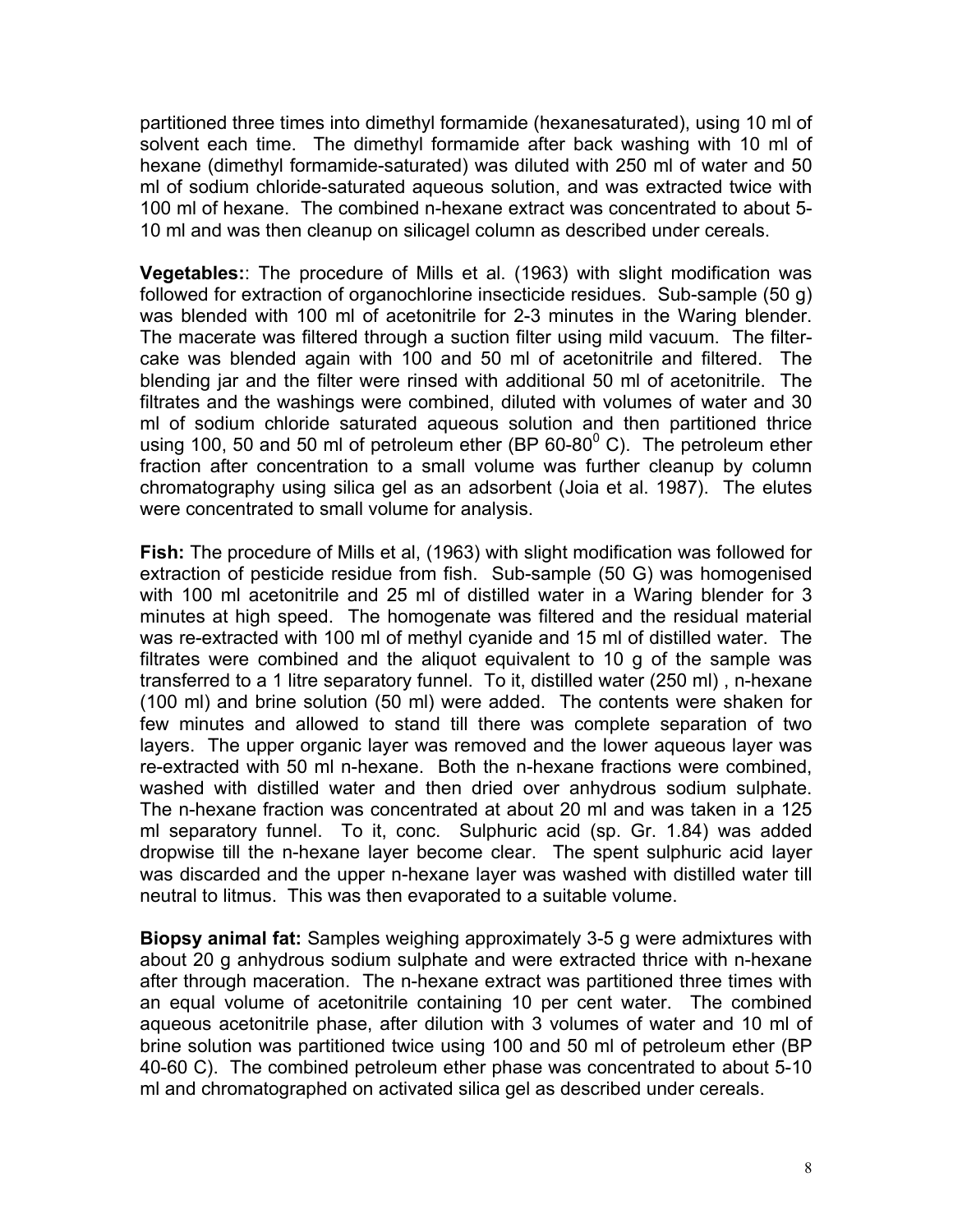**Human Milk:** The extraction was done by blending 3-5 ml of the sub-sample with 2 volumes of n-hexane-acetone (1:1, v/v) mixture The homogenate was allowed to stand till clear separation into two layers occurred. After the removal of organic phase, the lower phase was re-extracted twice with 15 ml portions of nhexane. The combined n-hexane extract after concentration to 20 ml was portions of n-hexane. The combined n-hexane extract after concentration to 20 ml was transferred to a separatory funnel, to which 5 ml conc. Sulphuric acid (sp. Gr., 1.84) was added dropwise. The contents in the separatory funnel were shaken and allowed to stand. The lower sulphuric acid layer containing digested fat was discarded. The n-hexane phase was washed with distilled water till neutral to litmus and concentrated to a small volume.

**Blood:** 2ml blood sample was taken in a stoppered vial and 10 ml hexane was added . Centrifuge for 2hrs. Repeat twice. Combined the hexane extracts. Concentrated. Add 2ml hexane and analysed.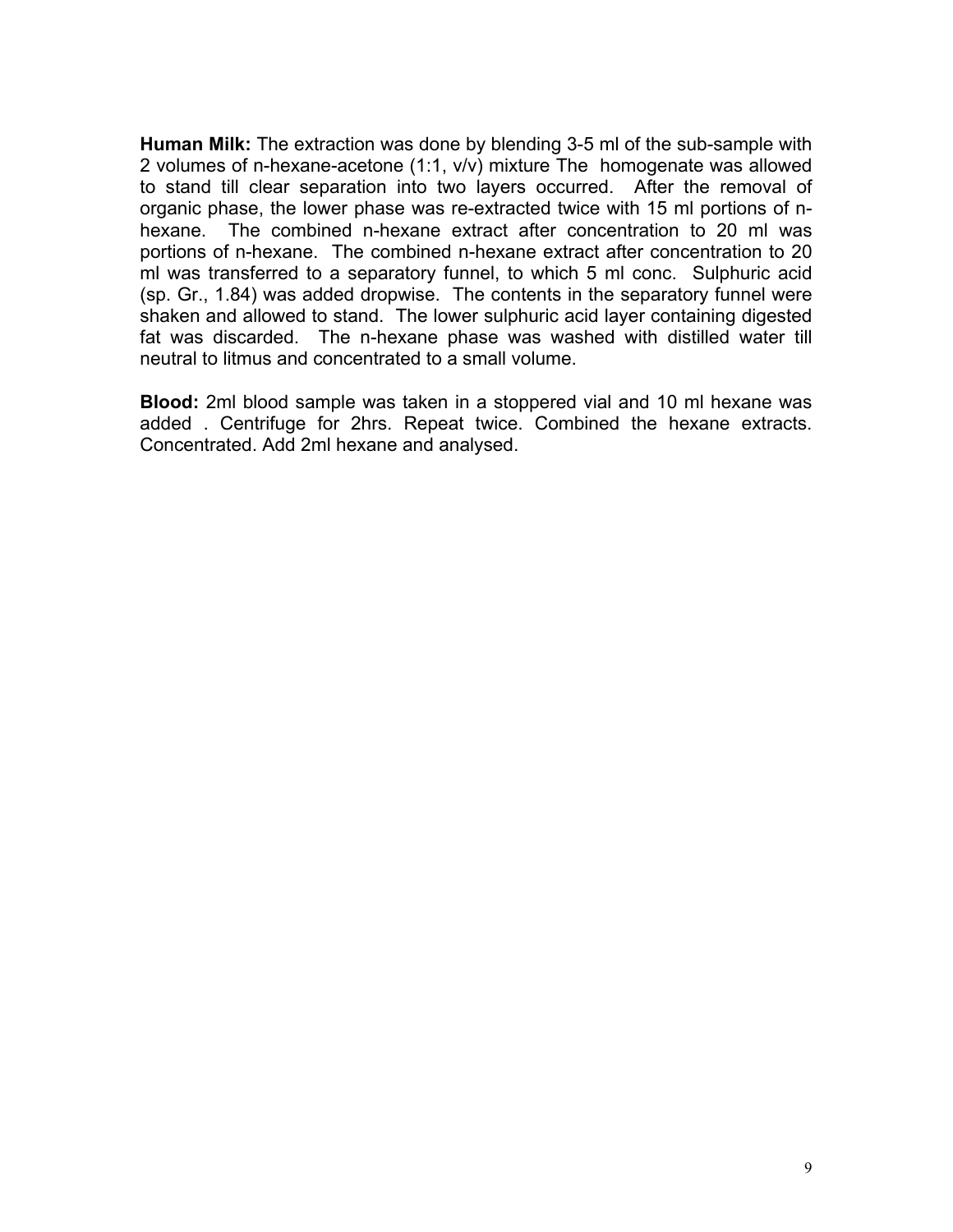### **GLC parameters**

Gas chromatography technique ( GC-Trace, Thermoquest) with electron capture detector **Column**: DB-17 Temperature conditions: **Oven:** 200<sup>0</sup>C **Injector: 250<sup>0</sup>C** Detector: 250<sup>°</sup>C **Flow rate:** 3ml/min(carrier gas N<sub>2</sub>)

**Calculations:** based on the formula given below

Pesticide concentration(ppm) =  $Area of the sample x$  dilution factor x conc.(std) Area of the standard  $x$  wt of the sample(ml or g)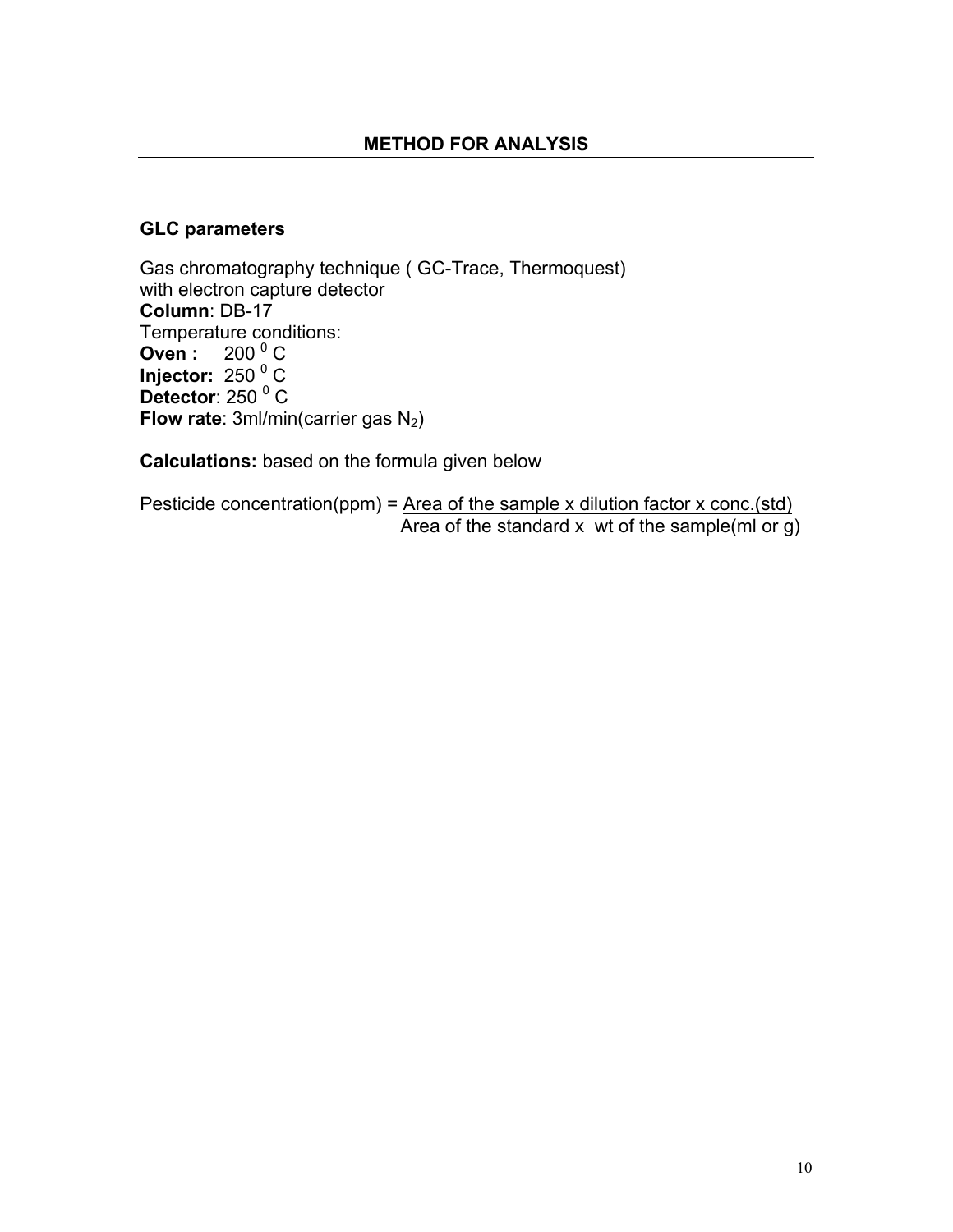Endosulfan test results from the CSE laboratory on samples from Padre village, Kerala are appended as Annexure I.

### **Summarising the results:**

Gas chromatography technique with electron capture detector the model name is GC-Trace was used for the analysis. The extraction methods are from EPA manual.

Alarming high values of endosulfan residues (ppm) for blood, fruits, tissues only go to prove the high diseased condition in the people of Kerala. It is beyond doubt that the dramatic cases of endosulfan poisoning in Padre village in Kasaragod district, of Kerala (PCK plantations) can be directly linked to a decision-making process dominated by a government undertaking which has resorted to aerial spraying of Endosulfan thrice a year for the last twenty five years, without sufficient back-up from, or debate with, experts in other disciplines, including pesticide experts, social scientists, environmentalists and others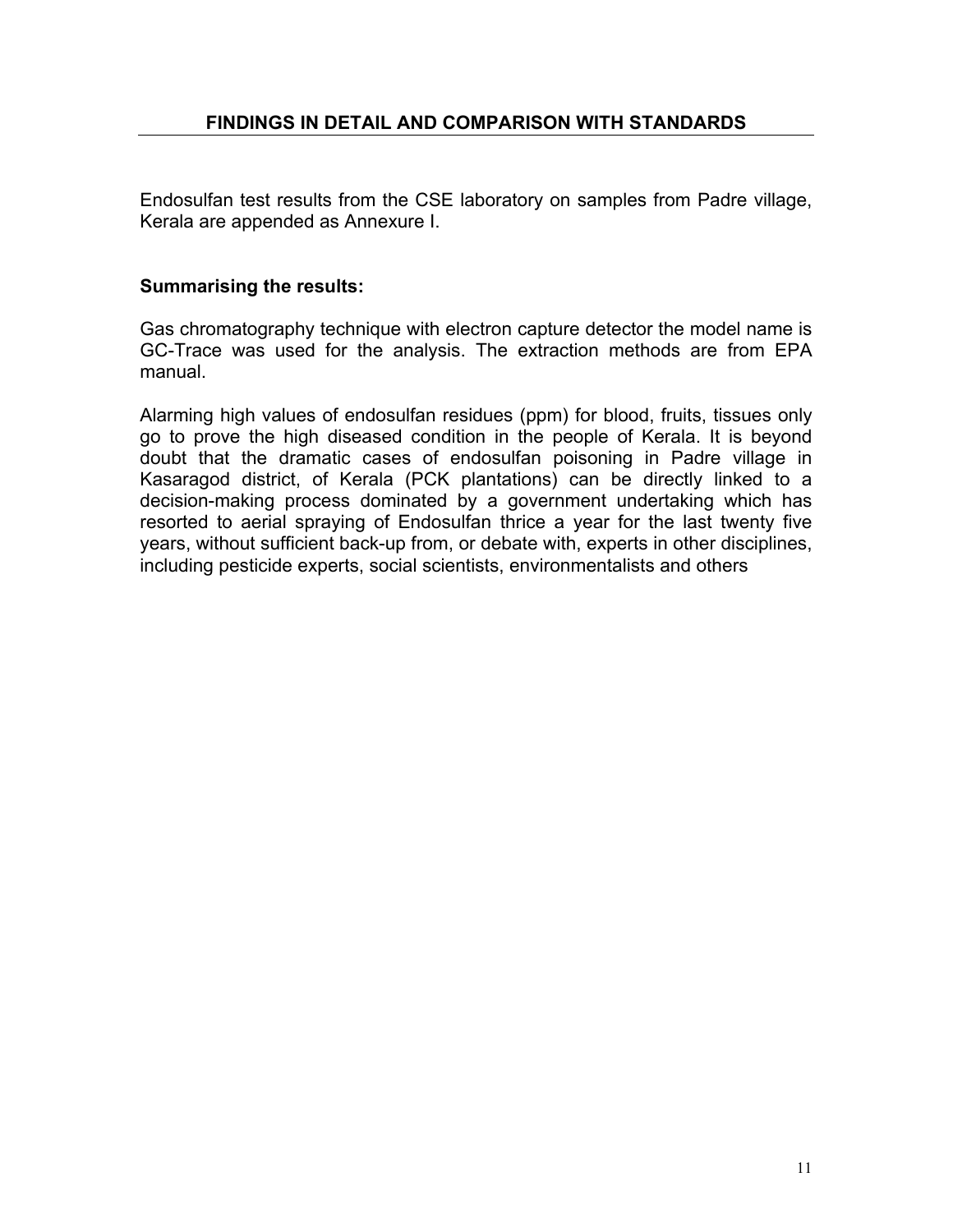Endosulfan is an organochlorine insecticide and acaricide, and acts as a contact poison in a wide variety of insects and mites. Endosulfan is effective against a wide range of insects and certain mites on cereals, coffee, cotton, fruit, oilseeds, potato, tea, vegetable and other crops. It can also be used as a wood preservative. Short-term toxicity is high, and influenced by the solvents and emulsifiers used to dissolve it. Endosulfan is easily absorbed by the stomach, by the lungs and through the skin, meaning that all routes of exposure can pose a hazard. Exposure to endosulfan may result from, for example: breathing air near where it has been sprayed; drinking water contaminated with it; eating contaminated food; touching contaminated soil; smoking cigarettes made from tobacco with endosulfan residues; or working in an industry where endosulfan is used. Proper protective clothing (safety goggles, gloves, long sleeves, long pants, respirator) is needed to prevent poisoning when handling endosulfan.

## **Trade and Other Names**

Trade or other names for the product include Afidan, Beosit, Cyclodan, Devisulfan, Endocel, Endocide, Endosol, FMC 5462, Hexasulfan, Hildan, Hoe 2671, Insectophene, Malix, Phaser, Thiodan, Thimul, Thifor, and Thionex.

### **Regulatory Status**

The World Health Organisation (WHO) classifies endosulfan in Category II (moderately hazardous). However the US Environmental Protection Agency (US EPA) classifies it as a Category 1b (highly hazardous) pesticide. Labels for products containing endosulfan must bear the Signal Words DANGER - POISON, depending on formulation.

### **Chemical Class**

Endosulfan is a chlorinated hydrocarbon insecticide and acaricide of the cyclodiene subgroup which acts as a poison to a wide variety of insects and mites on contact. Formulations of endosulfan include emsulsifiable concentrate, wettable powder, ultra-low volume (ULV) liquid, and smoke tablets. It is compatible with many other pesticides and may be found in formulations with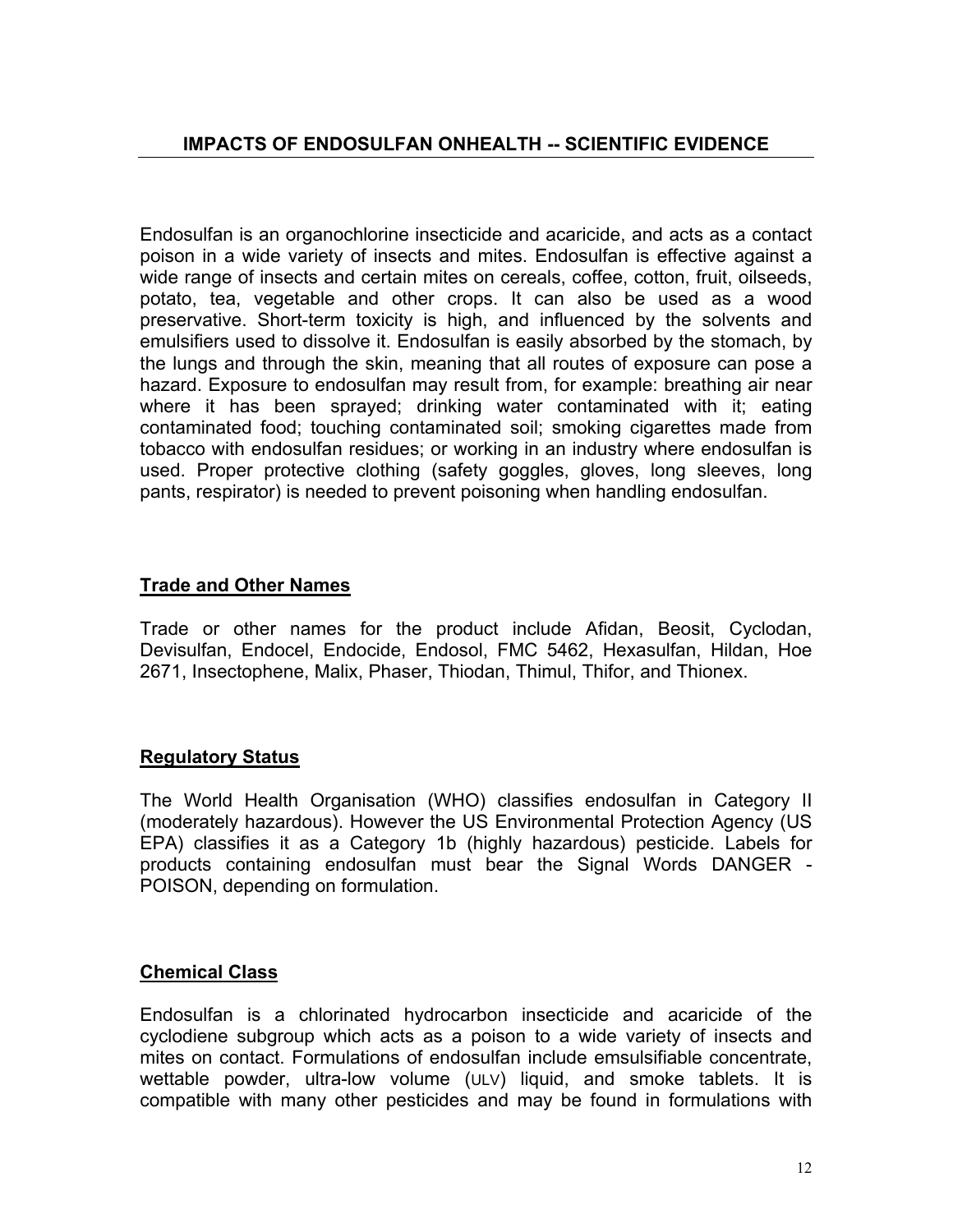dimethoate, malathion, methomyl, monocrotophos, pirimicarb, triazophos, fenoprop, parathion, petroleum oils, and oxine-copper. It is not compatible with alkaline materials. Technical endosulfan is made up of a mixture of two molecular forms (isomers) of endosulfan, the alpha- and beta-isomers. Information presented in this profile refers to this technical product unless otherwise stated.

## **Formulation**

Formulations of endosulfan include emulsifiable concentrate, wettable powder, ultra-low volume (ULV) liquid, and smoke tablets.

## **Toxicological Effects:**

## **Acute toxicity**

Endosulfan is highly toxic via the oral route, with reported oral LD50 values ranging from 18 to 160 mg/kg in rats, 7.36 mg/kg in mice, and 77 mg/kg in dogs. It is also highly toxic via the dermal route, with reported dermal LD50 values in rats ranging from 78 to 359 mg/kg. Endosulfan may be only slightly toxic via inhalation, with a reported inhalation LC50 of 21 mg/L for 1 hour, and 8.0 mg/L for 4 hours . It is reported not to cause skin or eye irritation in animals . The betaisomer is considered to be more toxic than the alpha-isomer. Animal data indicate that toxicity may also be influenced by species and by level of protein in the diet; rats which have been deprived of protein are nearly twice as susceptible to the toxic effects of endosulfan. Solvents and/or emulsifiers used with endosulfan in formulated products may influence its absorption into the system via all routes; technical endosulfan is slowly and incompletely absorbed into the body whereas absorption is more rapid in the presence of alcohols, oils, and emulsifiers. Stimulation of the central nervous system is the major characteristic of endosulfan poisoning. Symptoms noted in acutely exposed humans include those common to the other cyclodienes, e.g., incoordination, imbalance, difficulty breathing, gagging, vomiting, diarrhea, agitation, convulsions, and loss of consciousness. Reversible blindness has been documented for cows that grazed in a field sprayed with the compound. The animals completely recovered after a month following the exposure. In an accidental exposure, sheep and pigs grazing on a sprayed field suffered a lack of muscle coordination and blindness.

## **Chronic toxicity**

In rats, oral doses of 10 mg/kg/day caused high rates of mortality within 15 days, but doses of 5 mg/kg/day caused liver enlargement and some other effects over the same period. This dose level also caused seizures commencing 25 to 30 minutes following dose administration that persisted for approximately 60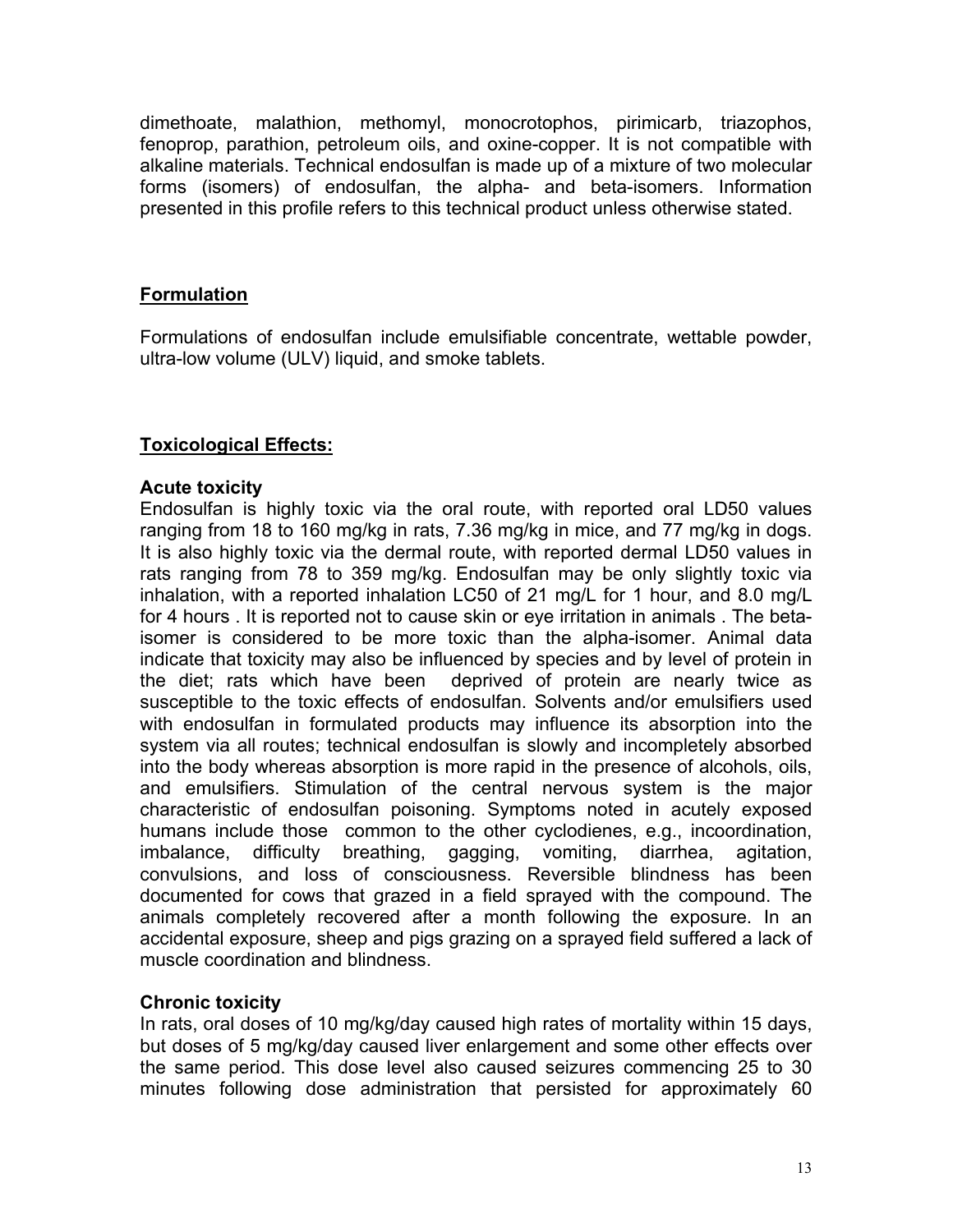minutes . There is evidence that administration of this dose over 2 years in rats also caused reduced growth and survival, changes in kidney structure, and changes in blood chemistry .

### **Reproductive effects**

Rats fed doses of endosulfan of 2.5 mg/kg/day for three generations showed no observable reproductive effects, but 5.0 mg/kg/day caused increased dam mortality and resorption. Female mice fed the compound for 78 weeks at 0.1 mg/kg/day had damage to their reproductive organs . Oral dosage for 15 days at 10 mg/kg/day in male rats caused damage to the semeniferous tubules and lowered testes weights .It is unlikely that endosulfan will cause reproductive effects in humans at expected exposure levels.

### **Teratogenic effects**

An oral dose of 2.5 mg/kg/day resulted in normal reproduction in rats in a threegenerational study, but 5 and 10 mg/kg/day resulted in abnormalities in bone development in the offspring .Teratogenic effects in humans are unlikely at expected exposure levels.

### **Mutagenic effects**

Endosulfan is mutagenic to bacterial and yeast cells. The metabolites of endosulfan have also shown the ability to cause cellular changes .This compound has also caused mutagenic effects in two different mammalian species . Thus, evidence suggests that exposure to endosulfan may cause mutagenic effects in humans if exposure is great enough.

#### **Carcinogenic effects**

Reuber et al (1981) showed that Endosulfan was carcinogenic in male and female rats at all sites examined during the studies. Another study showed that Endosulfan is a potential live tumour promoter in similar manner as the structurally related chlorinated insecticide like Aldrin. Yuquan Lu et al, (2000), have proved by their toxicogenocity studies of Endosulfan that it is a potent genotosic chemical which can break the DNA and the β-Endosulfan seems stronger than of  $\alpha$ -Endosulfan.

#### **Organ toxicity**

Data from animal studies reveal the organs most likely to be affected include kidneys, liver, blood, and the parathyroid gland .

#### **Fate in humans and animals**

Endosulfan is rapidly degraded into mainly water-soluble compounds and eliminated in mammals with very little absorption in the gastrointestinal tract . In rabbits, the beta-isomer is cleared from blood plasma more quickly than the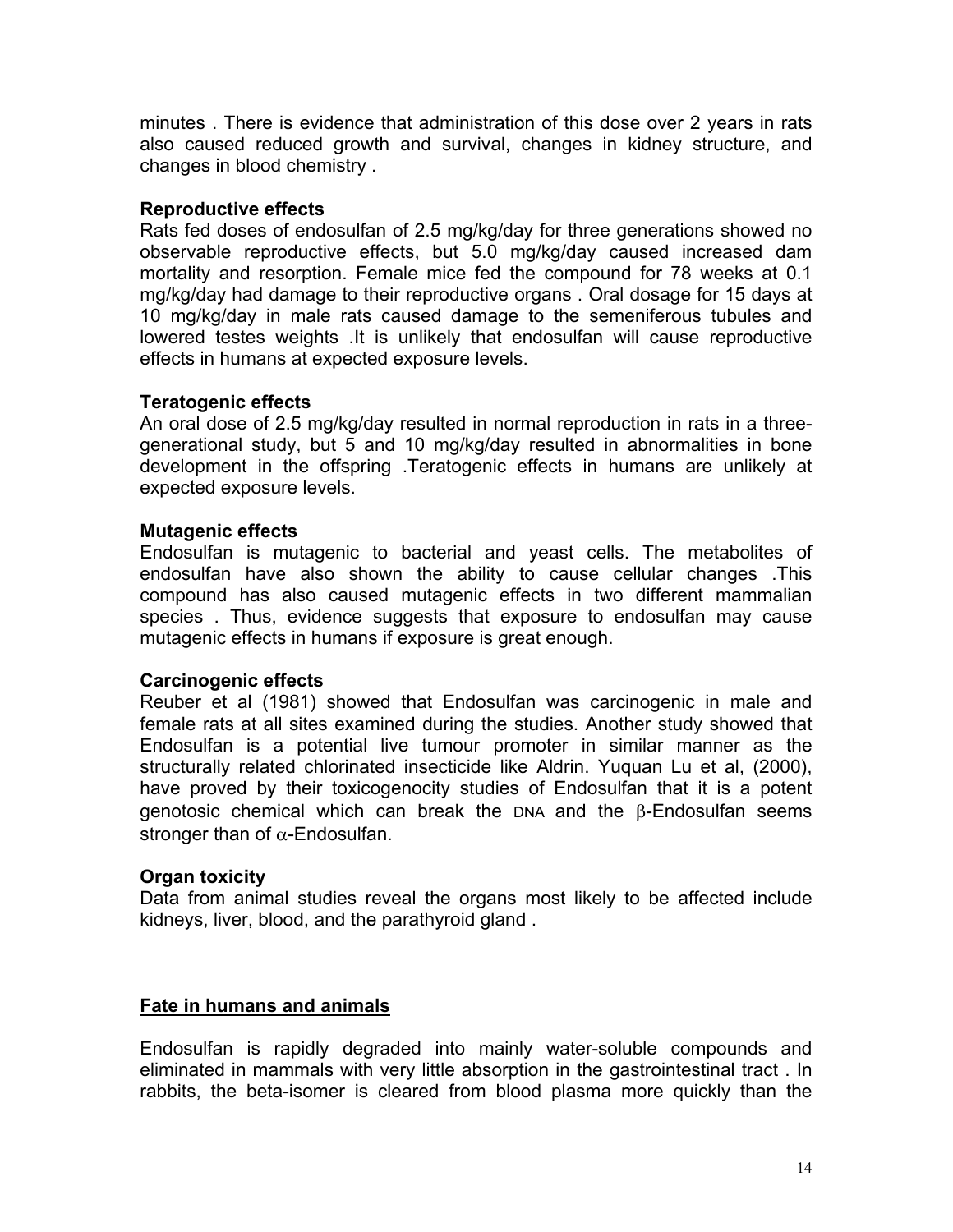alpha-isomer, with reported blood half-lives of approximately 6 hours and 10 days, respectively , which may account in part for the observed differences in toxicity. The metabolites are dependent on the mixture of isomers and the route of exposure. Most of the endosulfan seems to leave the body within a few days to a few weeks.

## **Ecological Effects**

## **Effects on birds**

Endosulfan is highly to moderately toxic to bird species, with reported oral LD50 values in mallards ranging from 31 to 243 mg/kg, and in pheasants ranging from 80 to greater than 320 mg/kg . The reported 5-day dietary LC50 is 2906 ppm in Japanese quail . Male mallards from 3 to 4 months old exhibited wings crossed high over their back, tremors, falling, and other symptoms as soon as 10 minutes after an acute, oral dose. The symptoms persisted for up to a month in a few animals.

## **Effects on aquatic organisms**

Endosulfan is very highly toxic to four fish species and both of the aquatic invertebrates studied; in fish species, the reported 96-hour LC50 values were (in ug/L): rainbow trout, 1.5; fathead minnow, 1.4; channel catfish, 1.5; and bluegill sunfish, 1.2. In two aquatic invertebrates, scuds (G. lacustris) and stoneflies (Pteronarcys), the reported 96-hour LC50 values were, respectively, 5.8 ug/L and 3.3 ug/L . The bioaccumulation for the compound may be significant; in the mussel (Mytelus edulis) the compound accumulated to 600 times the ambient water concentration

### **Effects on other organisms**

It is moderately toxic to bees and is relatively nontoxic to beneficial insects such as parasitic wasps, lady bird beetles, and some mites .

## **Environmental Fate**

### **Breakdown in soil and groundwater**

Endosulfan is moderately persistent in the soil environment with a reported average field half-life of 50 days . The two isomers have different degradation times in soil. The half-life for the alpha -somer is 35 days, and is 150 days for the beta-isomer under neutral conditions. These two isomers will persist longer under more acidic conditions. The compound is broken down in soil by fungi and bacteria . Endosulfan does not easily dissolve in water, and has a very low solubility . It has a moderate capacity to adhere or adsorb to soils transport of this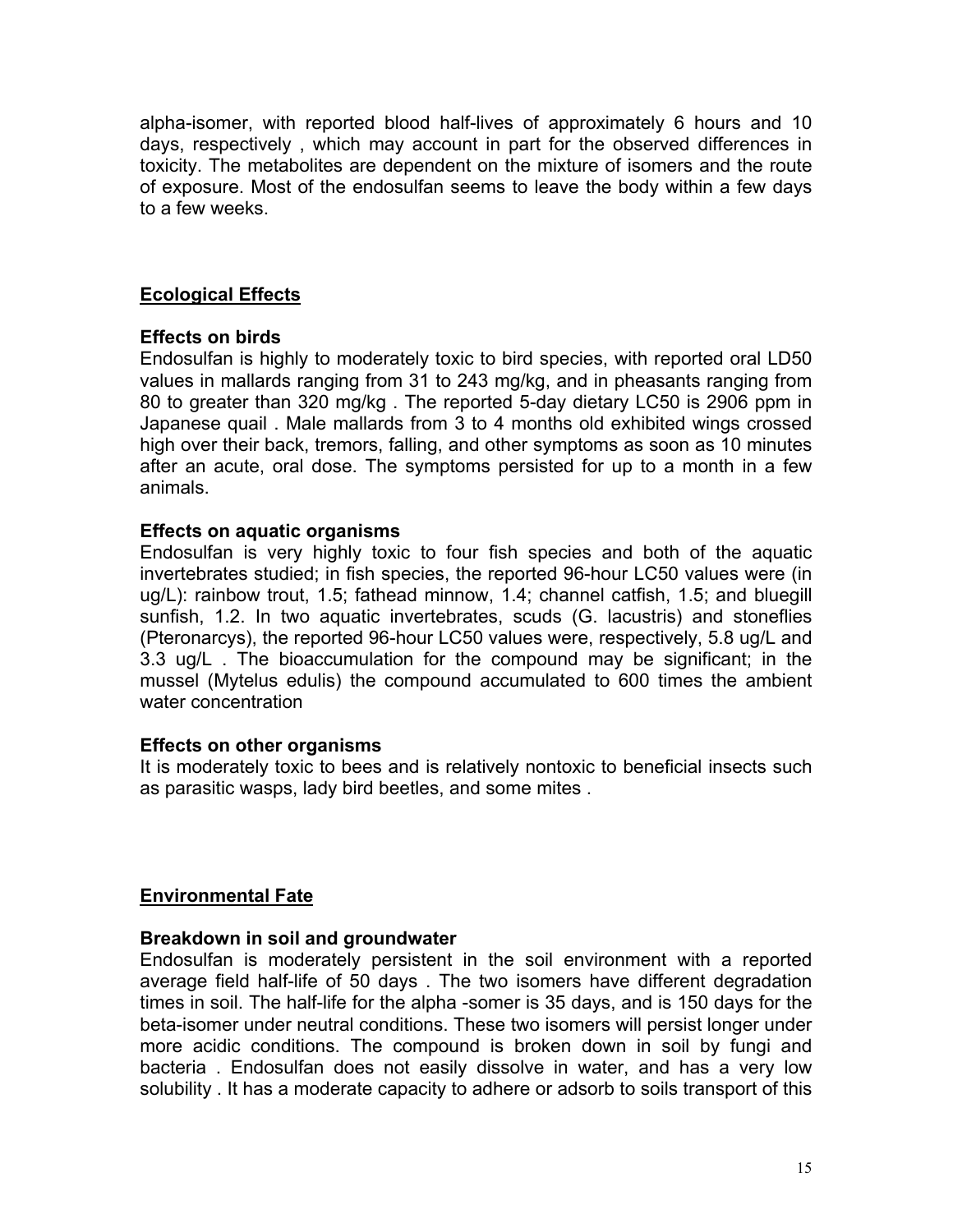pesticide is most likely to occur if endosulfan is adsorbed to soil particles in surface runoff. It is not likely to be very mobile or to pose a threat to groundwater. It has, however, been detected in California well water .

### **Breakdown in water**

In raw river water at room temperature and exposed to light, both isomers disappeared in 4 weeks A breakdown product first appeared within the first week. The breakdown in water is faster (5 weeks) under neutral conditions than at more acidic conditions or basic conditions (5 months) . Under strongly alkaline conditions the half-life of the compound is 1 day. Large amounts of endosulfan can be found in surface water near areas of application . It has also been found in surface water throughout the country at very low concentrations .

## **Breakdown in vegetation**

In plants, endosulfan is rapidly broken down to the corresponding sulfate . On most fruits and vegetables, 50% of the parent residue is lost within 3 to 7 days . Endosulfan and its breakdown products have been detected in vegetables (0.0005-0.013 ppm), in tobacco, in various seafoods (0.2 ppt-1.7 ppb), and in milk.

## **Physical Properties**

- **Appearance:** Pure endosulfan is a colorless crystal. Technical grade is a yellow-brown color.
- **Chemical Name:** 6,7,8,9,10,10-hexachloro-1,5,5a,6,9,9a-hexahydro-6,9 methano-2,4,3-benzadioxathiepin 3-oxide
- **CAS Number:** 115-29-7 (alpha-isomer, 959-98-8; beta-isomer, 33213-65-9)
- **Molecular Weight:** 406.96
- **Water Solubility:**  $0.32$  mg/L @  $22^{\circ}$ C
- **Solubility in Other Solvents:** s. in toluene and hexane
- Melting Point: Technical material, 70-100<sup>0</sup> C
- Vapor Pressure: 1200 mPa @ 80  $^{\circ}$ C
- **Partition Coefficient:** Not Available
- **Adsorption Coefficient:** 12,400

## **Exposure Guidelines**

- **ADI:** 0.006 mg/kg/day
- **MCL**: Not Available
- **RfD:** 0.00005 mg/kg/day
- **PEL:** Not Available
- **HA**: Not Available
- **TLV**: 0.1 mg/m3 (8-hour)

 $\qquad \qquad \blacksquare$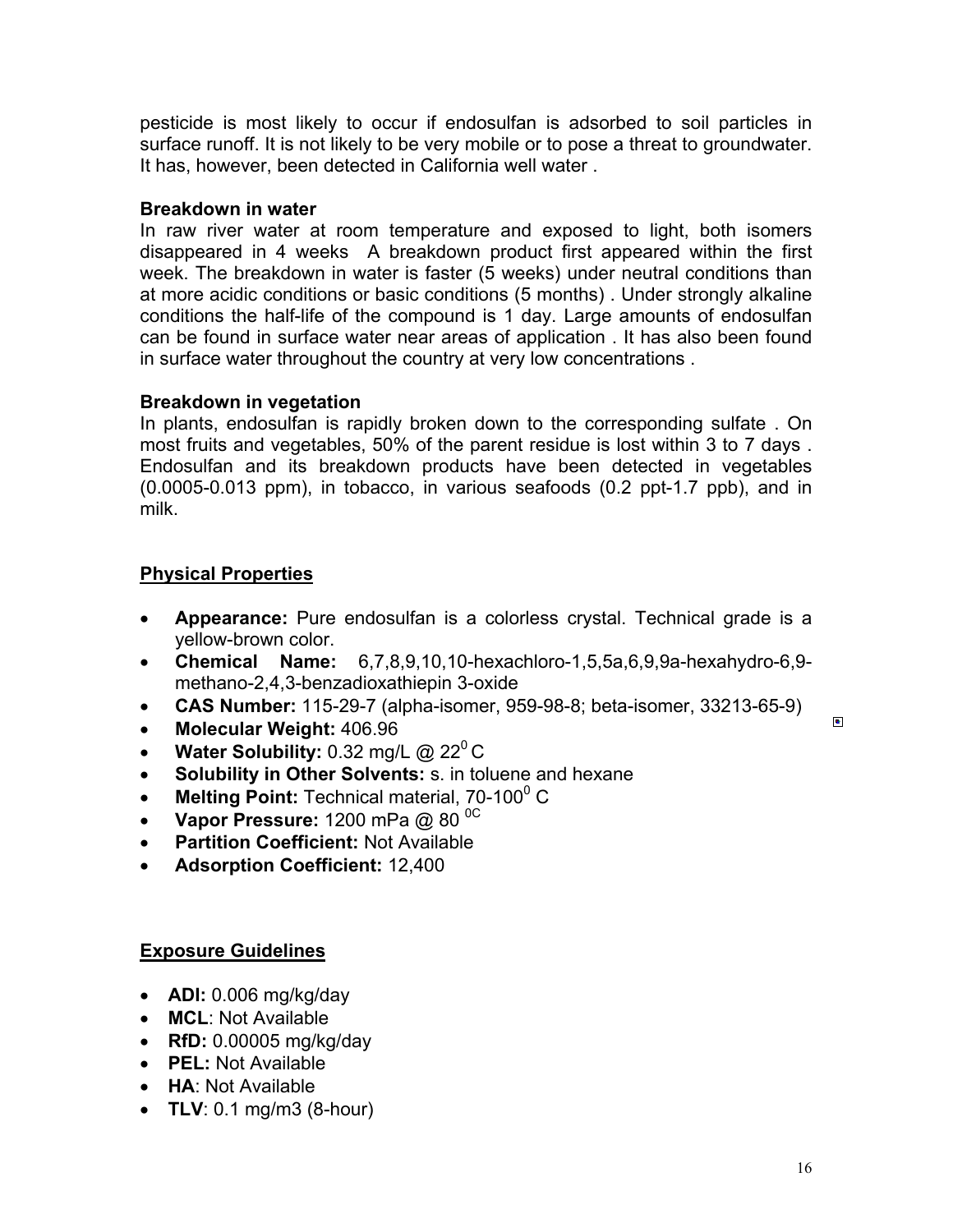Source: Anon 2000, Endosulfan -Fact Sheet, in *Pesticide News*, Pesticide Action Network UK, London, No 47, March, pp 20-21

## **Basic Manufacturers In India**

- Excel India Limited
- Hindustan Insecticides
- E.I.D Parry